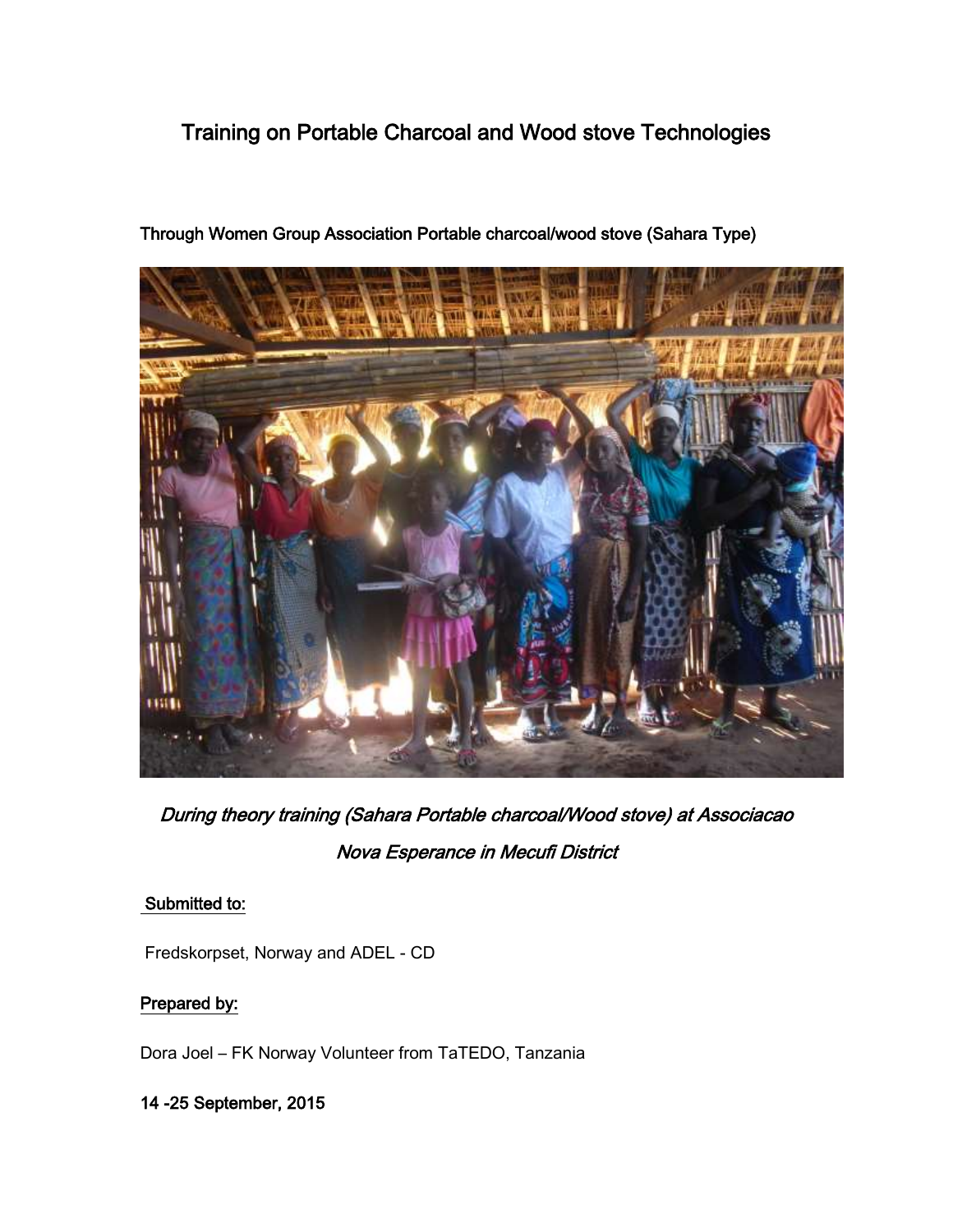### 1.0 INTRODUCTION:

I have conducted a training of improved portable charcoal and wood stove at Associacao Nova Esperance Mulheres Group at Sassalane village in Mecufi District. The Association started 2012 with support of Arquitectos Sin Fronteras from Spain. Who came to Mecufi and formulate the women group by supporting the construction of one big house for stove production and Fish pond. After his left the Group stop stove production till now because of lucky of raw materials. And the fish pond already sold to another organization. In March 2015 we had visited this association and showing us interest to starting again with stove production if there are opportunity. This type of stove are popular in Tanzania especial in the Pare Mountain and Usambara Mountain where clay soil are available.

## 2.0. TRAINING DESCRIPTION

#### 2.1 Training Objectives:

The main objectives of the training were:-

- To build capacity of people in Mecufi to produce portable charcoal and wood stoves by using clay soil.
- To promote the use of energy technologies related to environment conservation.
- To build public relationship between ADEL-CD and community.
- To mitigate deforestation due to the use of inefficient firewood stove technology.
- To introduce other kind of efficient energy technologies for income generation and domestic use (Baking oven, flower port, and production of bricks).
- To train members how to produce portable charcoal/wood stove and train how to market their product.
- To building kiln and trained how to burned their products.

#### 2.2 List of the products/technologies produce during the stove training:

- **-** Portable Charcoal/wood stove
- **-** Bricks production
- **-** Port flower (Round style) and Pot flower (Square style)
- **-** Kiln construction ( see below photos)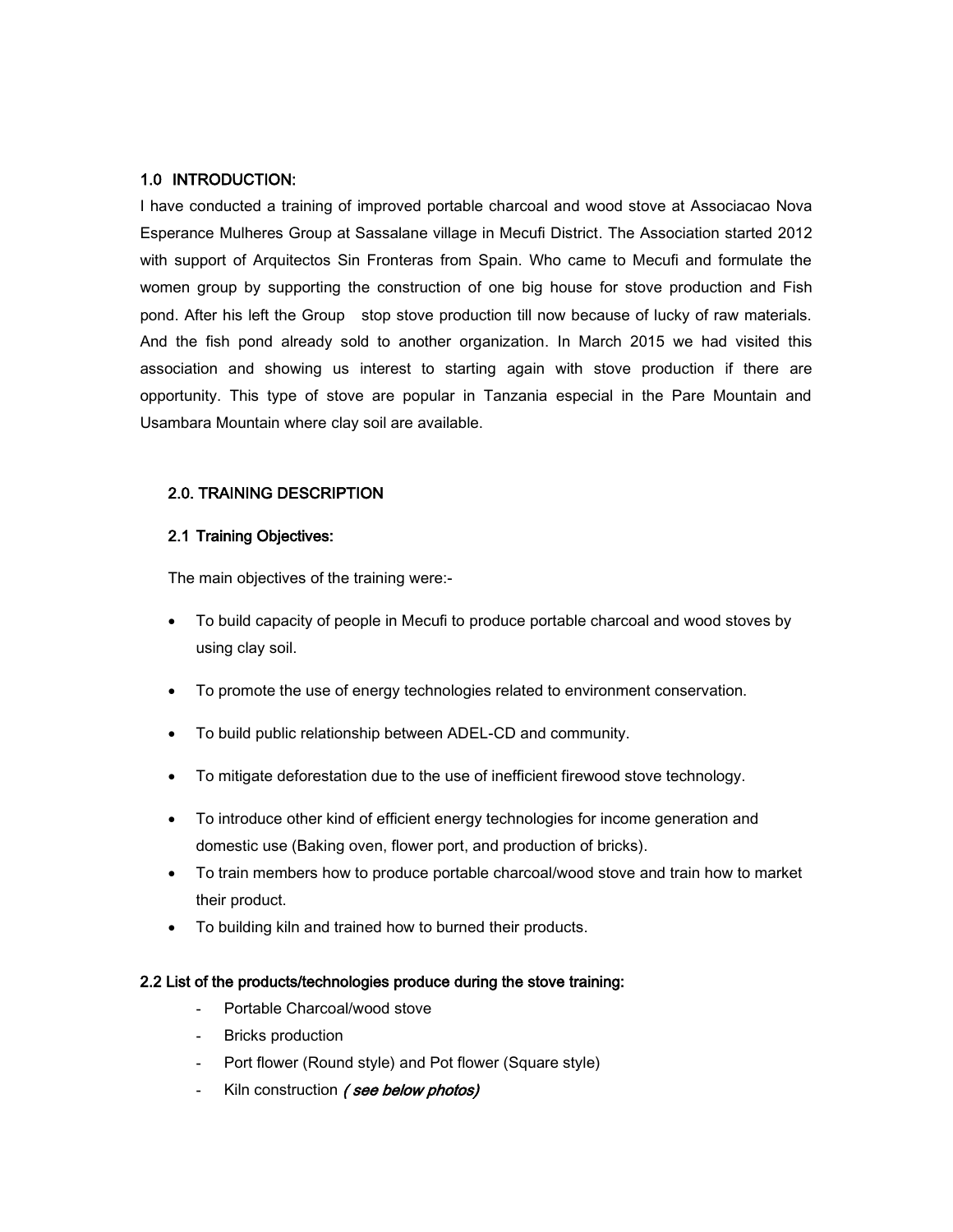

#### 2.3 Participants List and Training Schedule:

The portable charcoal/wood stove training were trained in one group for ten days (10). The stove training were conducted for five days while the work for kiln construction was also for five days. All the participants were from Mecufi District at Sassalane village. The firewood cook stove is very famous at the areas where people use wood for cooking. Most of community in Mecufi were using three stone stoves. This portable charcoal/wood stove was the new technology introduced in Mecufi District. After the training all participants promised to adapt the improved new portable stove at their house and mobilize to community and outside of the Mecufi. The list of participants and training materials shown in below:

| <b>SN</b> | Name        | <b>ORG</b>                  | Sex | Contact No |
|-----------|-------------|-----------------------------|-----|------------|
|           | Albertiina  | Nova Esperance associations |     | 876466860  |
|           | Rabo Nihima | Nova Esperance associations |     | 869300366  |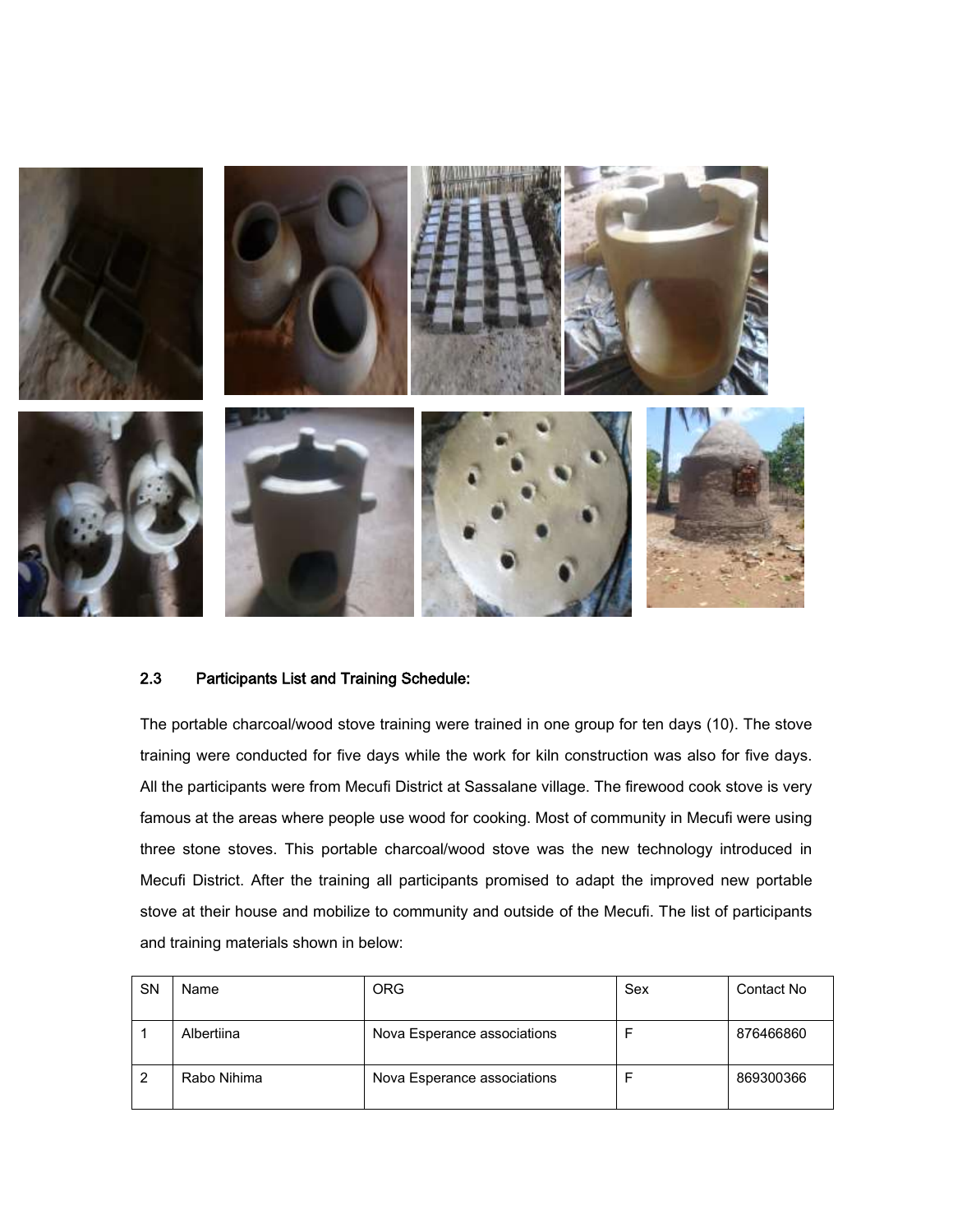| 3              | Nalawa Amado      | Nova Esperance associations | F           | 865888004      |
|----------------|-------------------|-----------------------------|-------------|----------------|
| $\overline{4}$ | Mariava Amade     | Nova Esperance associations | F           | 860549117      |
| 5              | ABudo Ndukaza     | Nova Esperance associations | F           | $\overline{a}$ |
| $6\phantom{a}$ | Motelena lahaia   | Nova Esperance associations | F           |                |
| $\overline{7}$ | Julita Sumaila    | Nova Esperance associations | F           |                |
| 8              | Muhapahar Tunupi  | Nova Esperance associations | F           |                |
| 9              | Caroline Yahaia   | Nova Esperance associations | F           |                |
| 10             | Taima Mustafa     | Nova Esperance associations | F           |                |
| 11             | Elena Membe       | Nova Esperance associations | F           |                |
| 12             | Anna Pira         | Nova Esperance associations | F           | 869233197      |
| 13             | Zena Juma         | Nova Esperance associations | F           |                |
| 14             | Zanipa Faquira    | Nova Esperance associations | F           |                |
| 15             | Omar Juma         | Nova Esperance associations | F           |                |
| 16             | Jasnata Massirate | Nova Esperance associations | F           |                |
| 17             | Augusto Janela    | Nova Esperance associations | M           |                |
| 18             | Muanesa Saasa     | Nova Esperance associations | $\mathsf F$ |                |
| 19             | Tahabu Adrian     |                             | M           |                |

# 2.4 Tools and Equipment's:

The required material list is shown in below: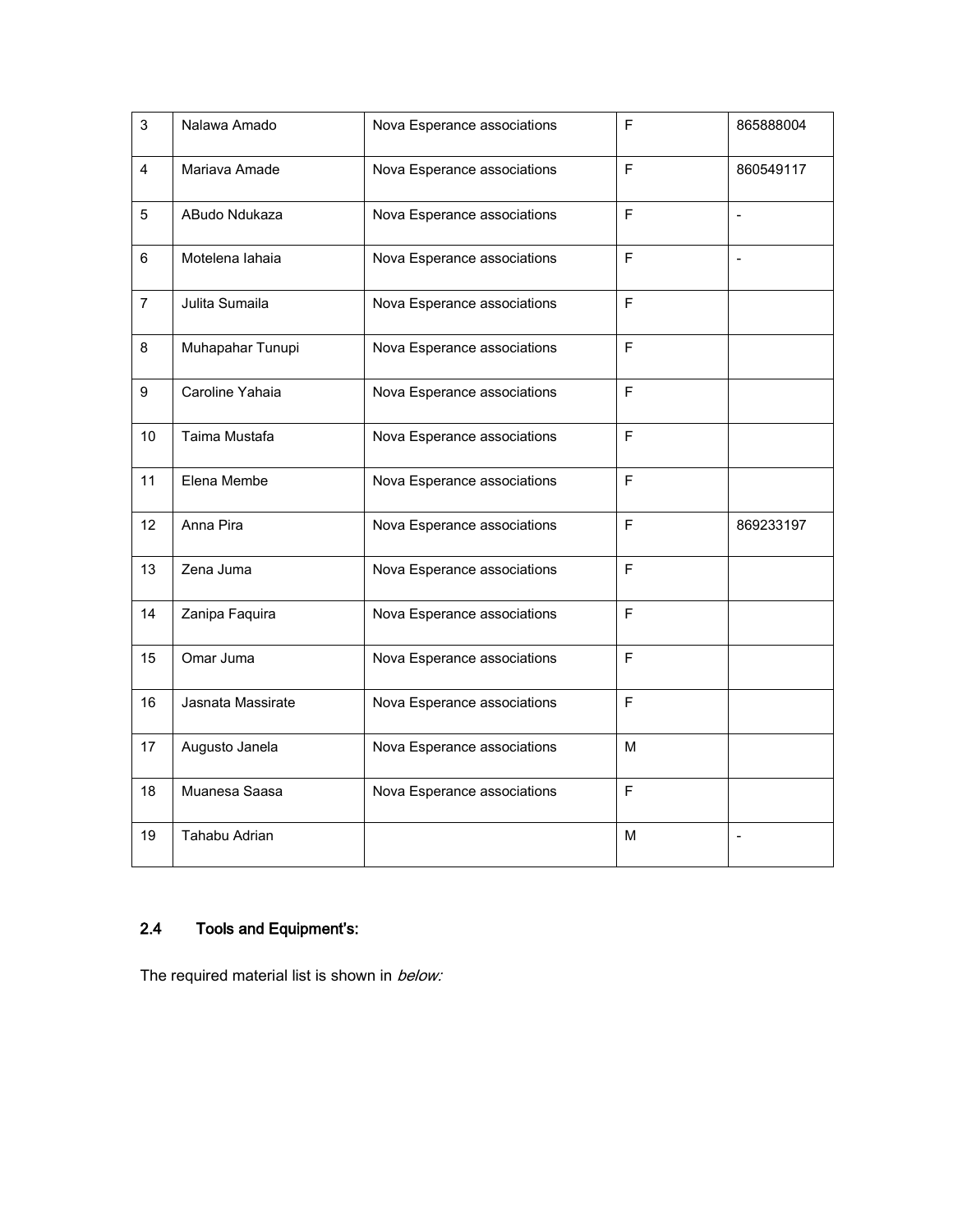# **Stove Training- Materials**

| SN             | Particular       | Quantity       | Unity         | Remark |
|----------------|------------------|----------------|---------------|--------|
| $\mathbf{1}$   | Plastic material | $\mathbf{1}$   | рc            |        |
| $\overline{2}$ | <b>Buckets</b>   | 10             | pc            |        |
| 3              | <b>Rulers</b>    | 10             | рc            |        |
| 4              | Ash race         |                |               |        |
| 5              | Knives           | 10             | pc            |        |
| 6              | Water            |                | <b>Bucket</b> |        |
| $\overline{7}$ | Scissor          | $\mathbf 1$    | рc            |        |
| 8              | Manila card      | $\mathbf 1$    | pc            |        |
| 9              | Clay Soil        | $\overline{c}$ | pc            |        |

## Material for Kiln

| No | Particular    | Quantity       | Unit | Remark |
|----|---------------|----------------|------|--------|
| 1  | <b>Bricks</b> | 450            | рc   |        |
| 2  | Cement        | 2              | Bag  |        |
| 3  | Cintas        | $\overline{c}$ | рc   |        |
| 4  | Pa            | 1              | рc   |        |
| 5  | Fita Metrica  | 1              | рc   |        |
| 6  | Clulher       | 1              | рc   |        |
| 7  | Clay soil     | 2              | Trip |        |
| 8  | Nivel         | 1              | рc   |        |
| 10 | Aro saw       | 1              | рc   |        |

# 2.5 Training Facilitators:

Dora - FK Norway Voluntary from TaTEDO, Tanzania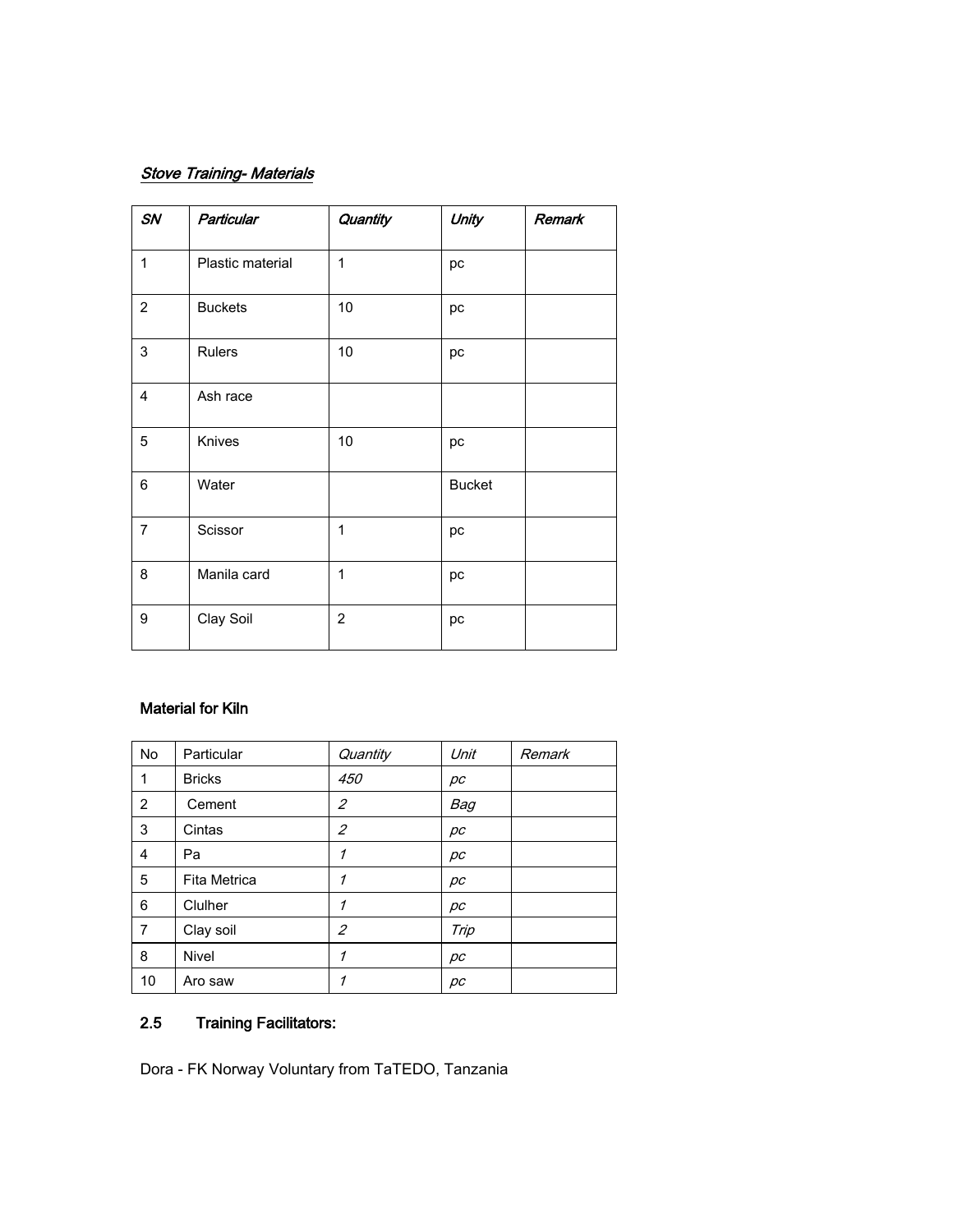#### 2.6 Training Methodology:

The entire training was delivered with both theory and practical sessions.

THEORETICAL: Participant introduced the suitable materials for produce portable Charcoal stove, how to mix materials, How to look for marketing and when to sell for optional profit and how to handle the customers.

PRACTICALLY: Practical was done after theory, participant learnt to identify/prepare soil and mixing themselves under supervision, measurement and size and production in general and type of training materials were shown during practical session.

#### Day: 1/2/3

The training was started with its objectives to provide introduction and skills to selected participants on potable charcoal/wood stove mold, construction and use of biomass energy technologies. After the theory session, the day was occupies with preparation of materials such as mixing soil, identify place for kiln building, troubleshooting bricks for constructed kiln and Identified member in gender balanced. Further, also had explained all the benefits of portable charcoal/wood stove that use of improved stoves with high efficient will contributes to ongoing environmental conservation, human. Health, employment creation, and poverty reduction efforts caused by use of traditional devices. The preparation of mud was started after the lunch session and some samples of training materials were shown. The proceedings of day two include a session on Molding clay soil and practically how to produced portable charcoal/wood stove by using mud technologies. We also covered how to building kiln and what the materials needed. Third day was also begun construct kiln and production of portable stoves and troubleshooting clay soil and bricks. On this day we were able to fixed two doors to the association, this was due to security. In the afternoon session participants were acquired to prepare the mud for the next day. (Below photos covered day 1-3)





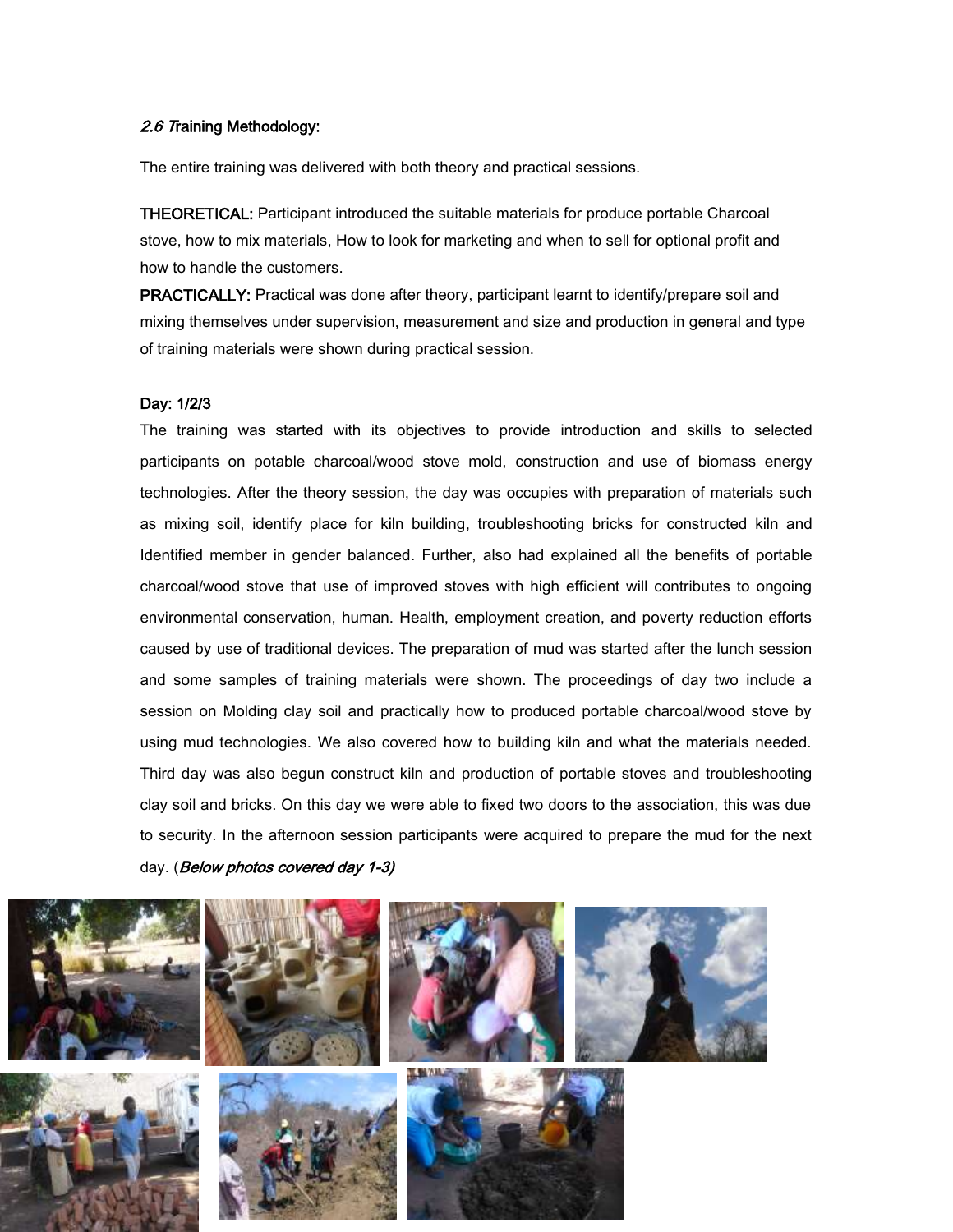#### Day: 4,5,6,7

In this days the training participatory method was applied for hands on practice for both the groups of participants. They were able to prepare 30 portable charcoal stove and 30 portable wood stoves. The participants were able to know how to improved their stove and how to marketing their stoves on the fifth day. They were trained for suited material for portable charcoal/wood stove and each participants practice several times how to mold a port and improved it .On this day participants were learned how to construct the kiln. The work of building kiln takes a long time than expected due to collection of material and up and down delay logistics.



#### Day: 8,9,10

The morning session was started with interviewed four group members by the people from STV Television who wanted to know objective of the training and what the women will going to benefits. This following by four group members who explained how to benefit and how the training will be sustainable to the women group. And how they will going to save wood interns of saving time and money. Finalize of kiln constructed was also done day ten. In the afternoon session the training was closed by FK Coordinator and wish all association members to work hard means of stove production and other products mentioned in order to generate income and employment to the group and community. (See below photos for interview and Kiln construction)